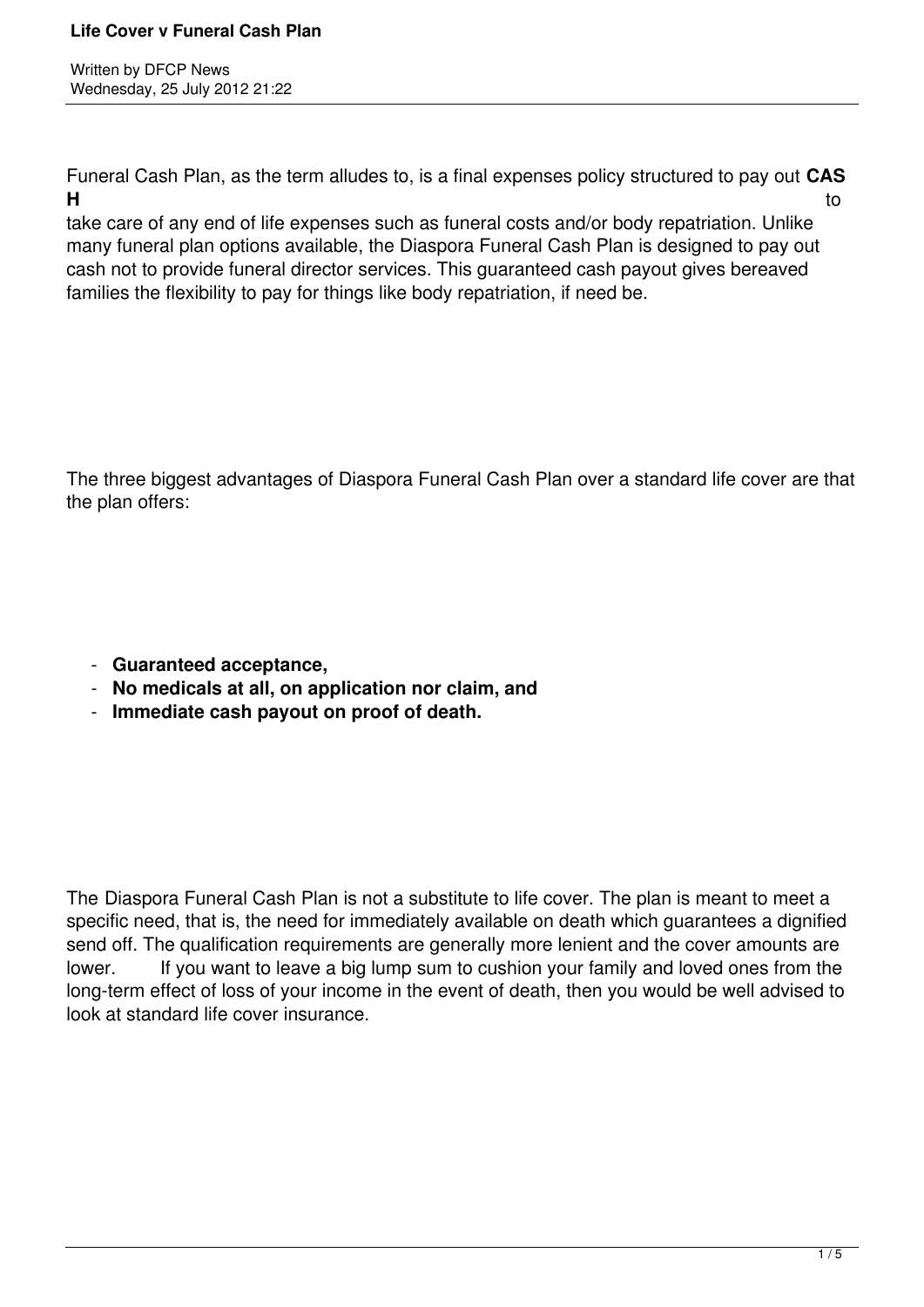#### **Life Cover v Funeral Cash Plan**

Written by DFCP News Wednesday, 25 July 2012 21:22

The Diaspora Funeral Cash Plan is, in every sense, a whole of life assurance product with the some added advantages. Both products are permanent, meaning that once issued you can keep them in force and payout is guaranteed on death, whenever it happens. With a standard whole of life you pay premiums until death and if you stop the policy lapses and the cover stops. The Diaspora Funeral Cash Plan offers an added advantage in that you only pay premiums for 20 years after which you remain covered indefinitely for free, no more premium payments.

Life cover policies take different forms, notably term assurance and whole of life assurance. Term assurance is a life cover policy which covers you for a given period, say 25 years for example, and once cover period lapses the policy stops and so does the protection. This is mainly because the need for protection maybe for a defined period.

**Feature or Benefit**

**Diaspora Funeral Cash Plan**

**Standard Life Cover**

**Guaranteed Acceptance**

**Yes**

**No** – its subject to medicals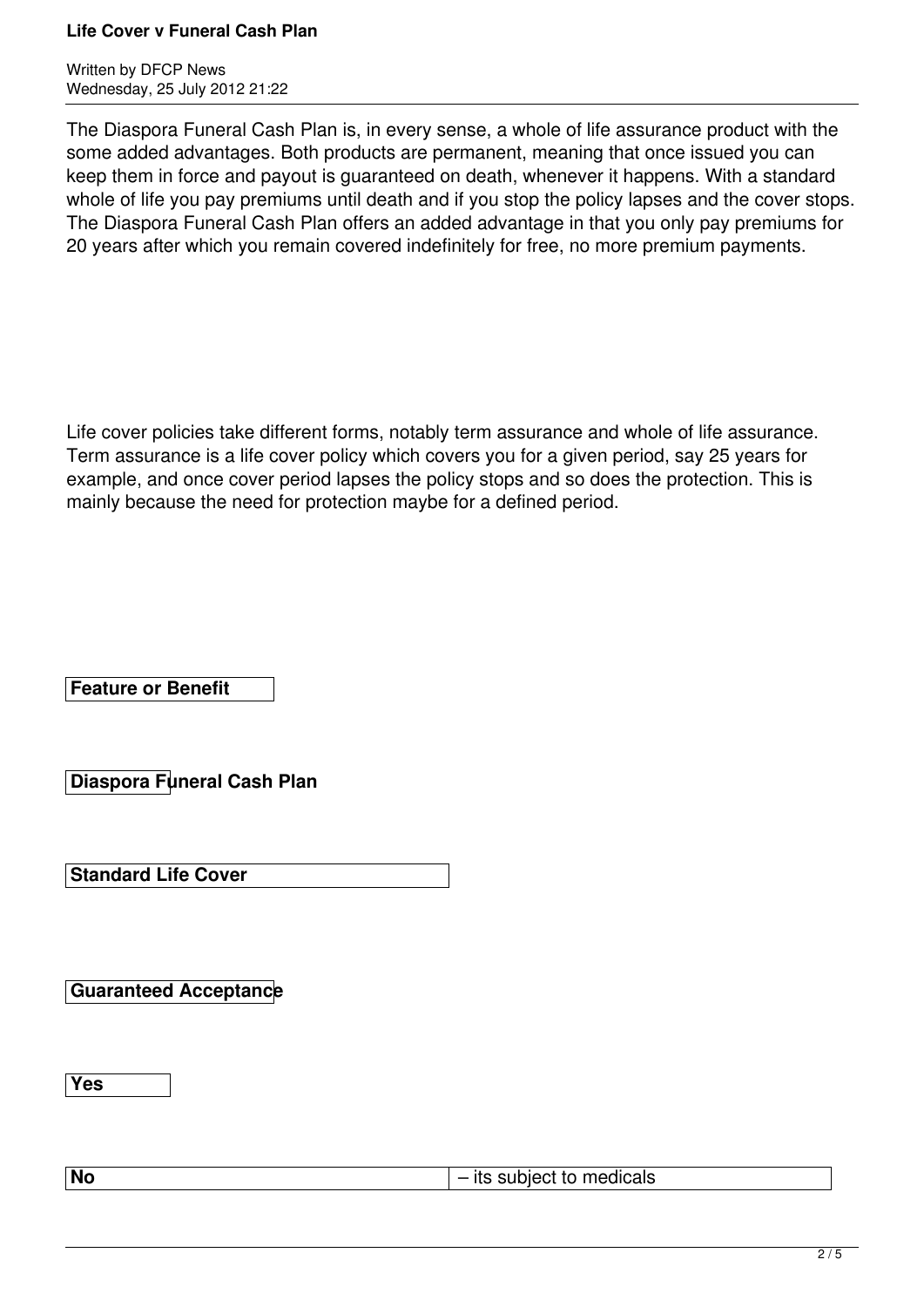### **Life Cover v Funeral Cash Plan**

Written by DFCP News Wednesday, 25 July 2012 21:22

|  | No Medicals on application |  |  |  |
|--|----------------------------|--|--|--|
|--|----------------------------|--|--|--|

**Yes**

| uaio |           |               |
|------|-----------|---------------|
|      | <b>No</b> | ----- -- ---- |

**No medical on claim**

**Yes**

| Nc | non-<br>and checking<br>like<br>thinas<br>medical<br>discl<br>---<br>TOr<br>7 V J I |
|----|-------------------------------------------------------------------------------------|

| Guaranteed payout on claim |  |  |  |
|----------------------------|--|--|--|
|----------------------------|--|--|--|

**Yes**

| $ $ Nc | subject to medical and checking for things like non-a.<br>-dısc |
|--------|-----------------------------------------------------------------|

# **Immediate payout on claim**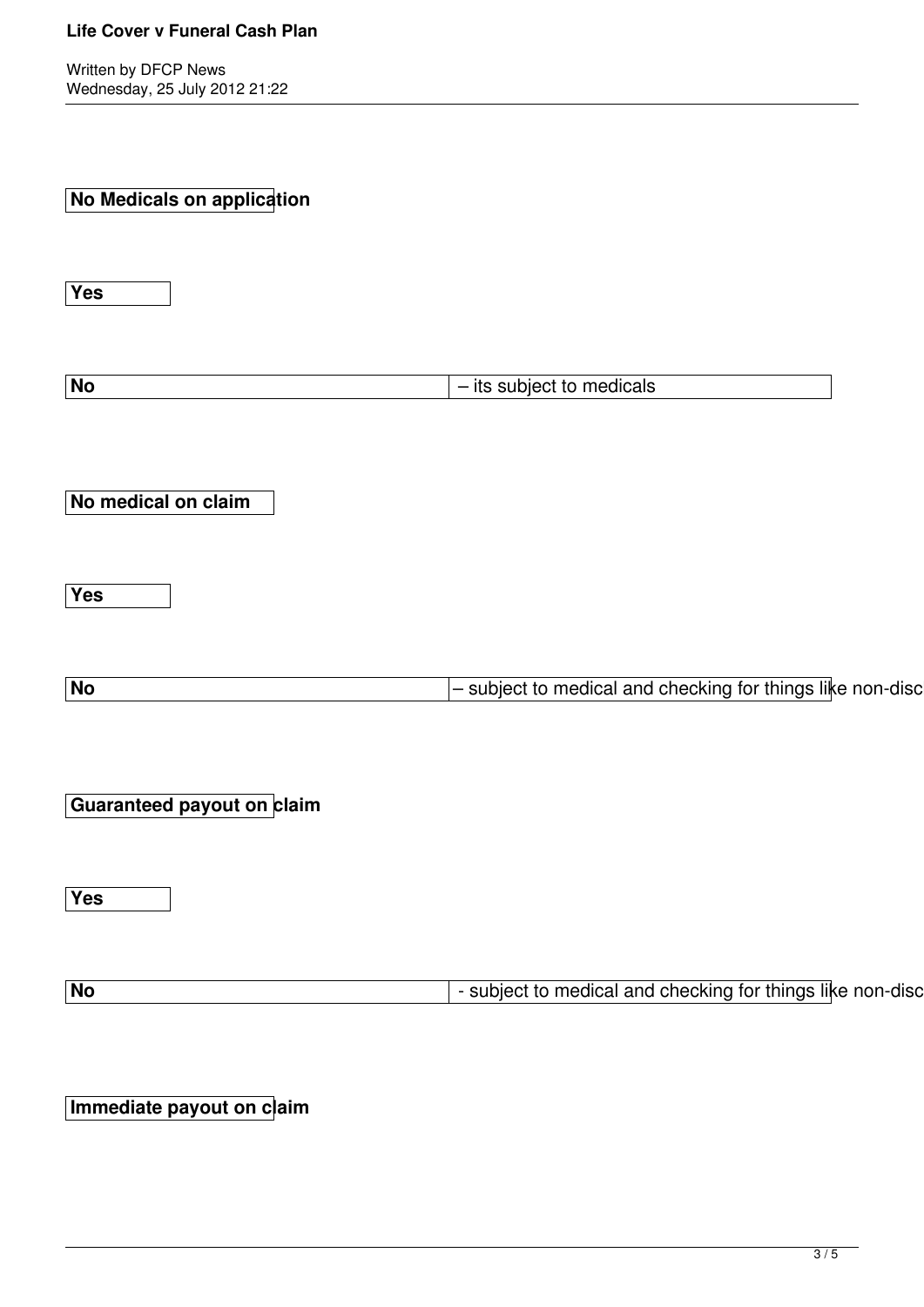#### **Life Cover v Funeral Cash Plan**

Written by DFCP News Wednesday, 25 July 2012 21:22

**Yes**

| <b>No</b> | I checking for things.<br>-disci<br>like<br>and<br>medical<br>$\sim$ uk<br>uplect th<br>non- |
|-----------|----------------------------------------------------------------------------------------------|

# **Guaranteed to cover end of life expenses covered**

**Yes**

| $\overline{\phantom{a}}$ No | $-$ Assuming that burial happens within a few $\phi$ ays of dea |
|-----------------------------|-----------------------------------------------------------------|

Fixed/Guaranteed monthly premium

**Yes**

Generally offered on guaranteed or reviewable basis

Cover amounts

Up to U\$20 000

Up to US\$ millions